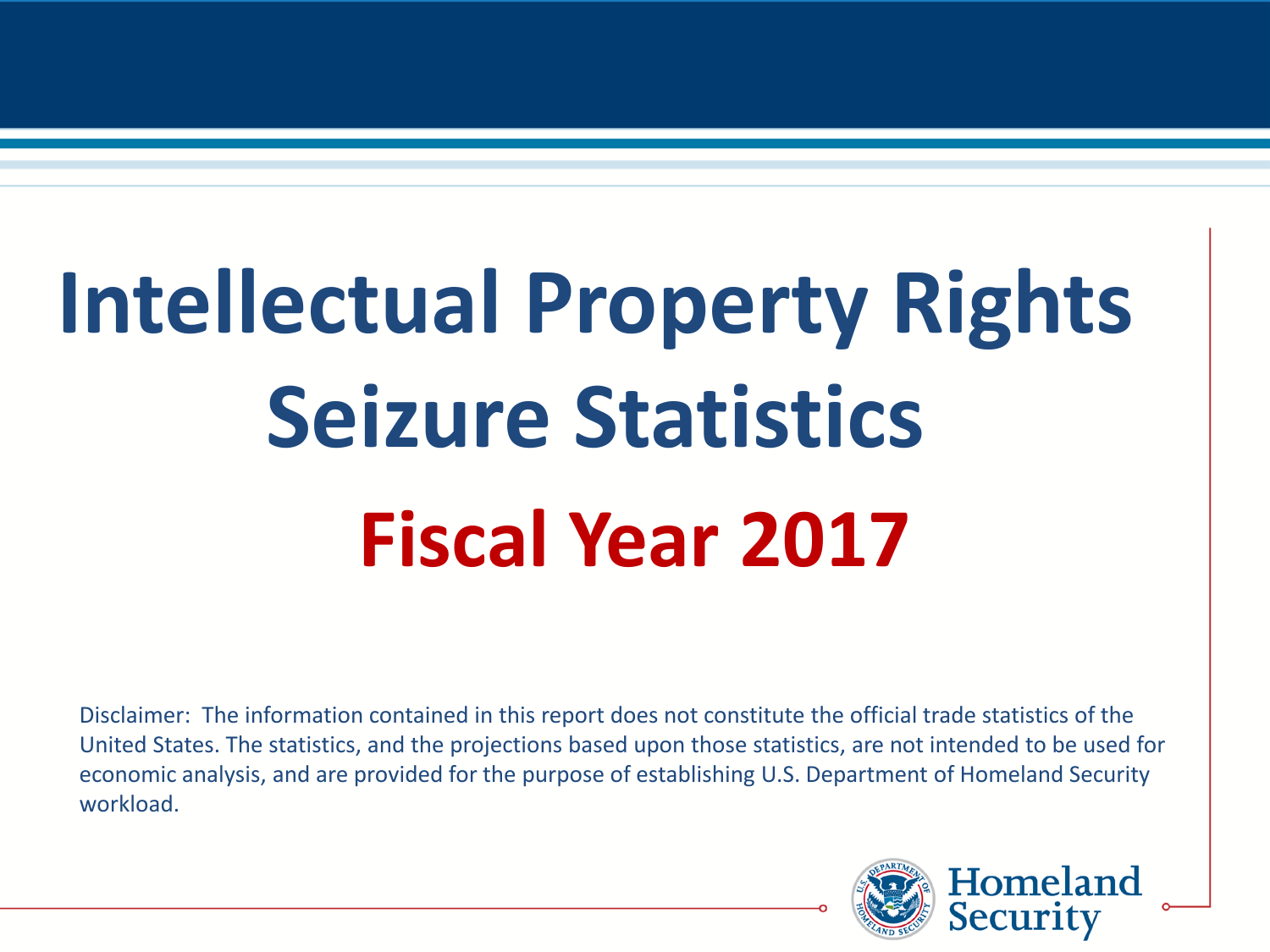### Executive Summary

**Products that infringe U.S. trademarks and copyrights or are subject to exclusion orders issued by the United States International Trade Commission threaten the health and safety of American consumers and pose risks to our national interests. U.S. Customs and Border Protection's (CBP) and U.S. Immigration and Customs Enforcement (ICE) - Homeland Security Investigations' (HSI) enforcement of intellectual property rights (IPR) mitigates the financial and welfare risks posed by imports of such illicit products.**

**In Fiscal Year (FY) 2017, the number of IPR seizures increased 8% to 34,143 from 31,560 in FY 2016. The total estimated manufacturer's suggested retail price (MSRP) of the seized goods, had they been genuine, decreased to \$1,206,382,219 from \$1,382,903,001 in FY 2016.** 

**In FY 2017, ICE-HSI arrested 457 individuals, obtained 288 indictments, and received 242 convictions related to intellectual property crimes.**

**Each year, more than 11 million maritime containers arrive at our seaports. At our land borders, another 10 million arrive by truck and 3 million arrive by rail. An additional quarter billion more cargo, postal, and express consignment packages arrive through air travel. The components within the Department of Homeland Security (DHS) remain vigilant in targeting shipments containing IPR-infringing goods, levying civil fines and criminally investigating those who seek to violate our trade laws, harm our people and damage our economy.**

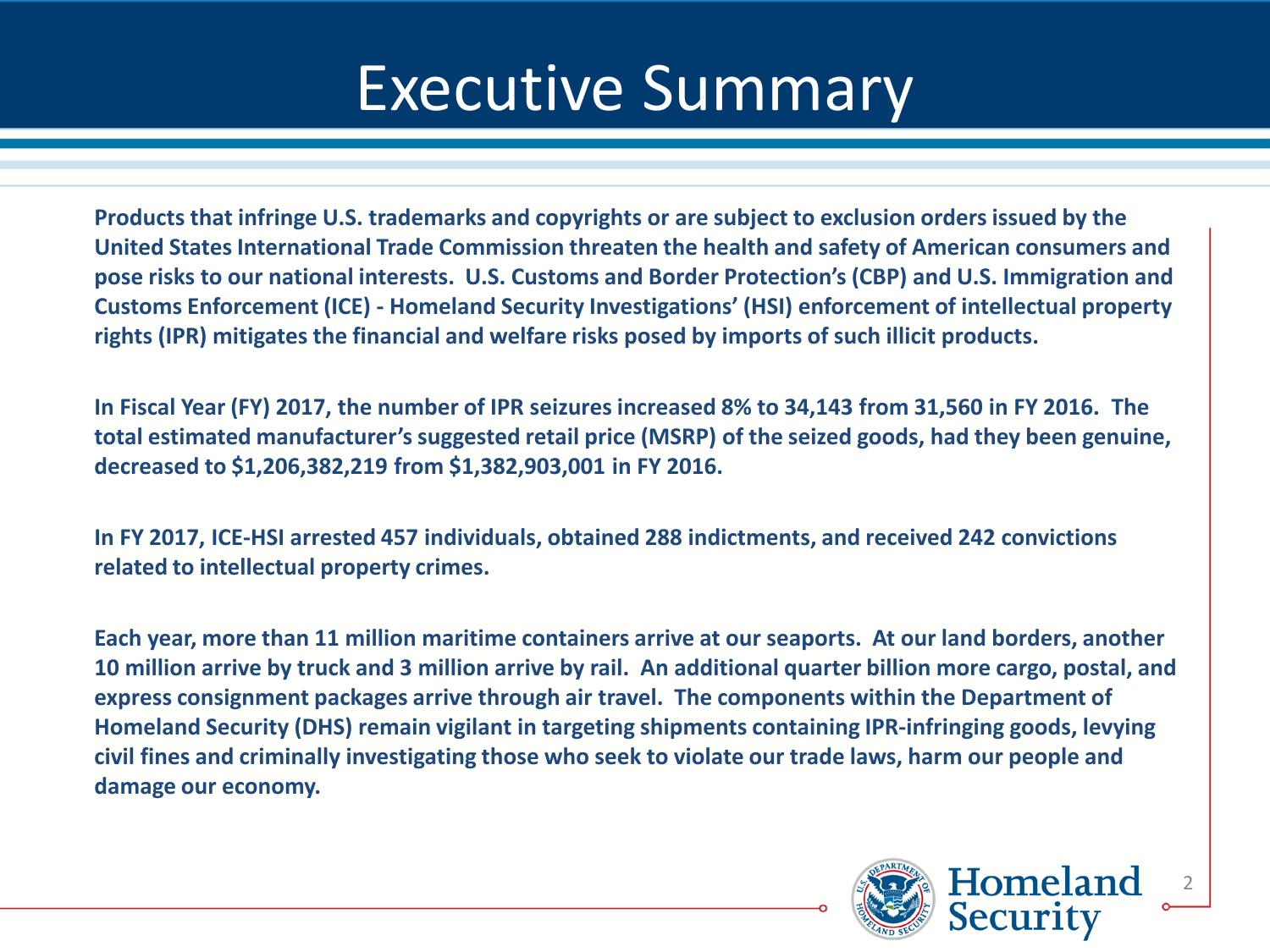

- **In partnership with the Express Association of America and its members, CBP continued the voluntary abandonment pilot program. This program—supported through a formal recommendation by the Commercial Customs Operations Advisory Committee (COAC), CBP's federal advisory committee—resulted in 5,588 voluntary abandonments of detained goods and significant interdiction cost savings to the government.**
	- **In FY 2017, CBP completed 115 exclusion order enforcement actions (shipments seized and shipments excluded).**
- **CBP seized 297 shipments of circumvention devices for violations of the Digital Millennium Copyright Act (DMCA), a 324% increase from 70 such seizures in FY 2016.**
	- **The combined total number of all IPR border enforcement actions in FY 2017 increased 12% over FY 2016.**

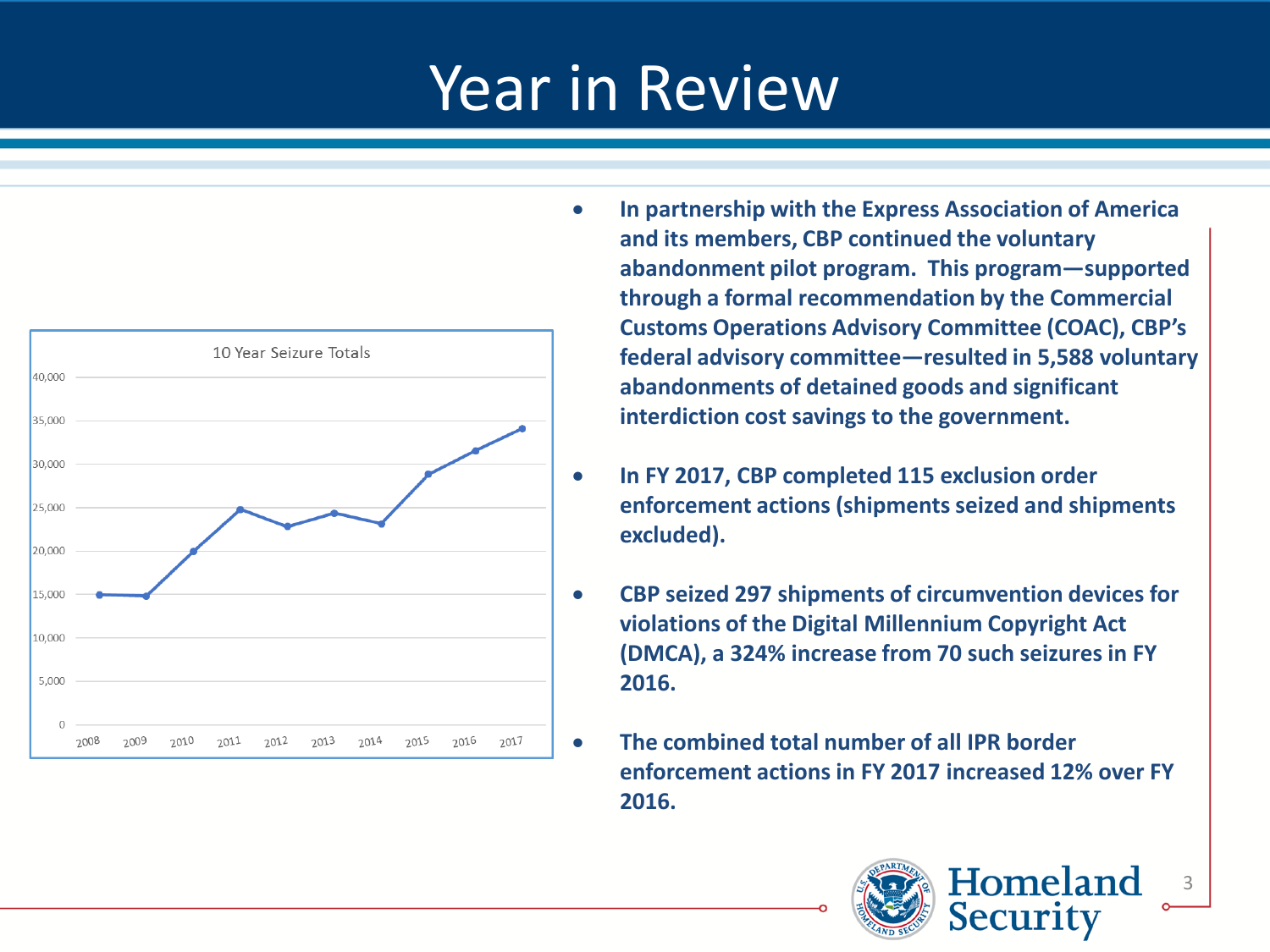- **Components of CBP's Integrated Trade Targeting Network (ITTN) conducted 12 national level IPR-mitigating trade operations in FY 2017. These operations targeted high-risk shipments at seaports, airports, international mail facilities and express carrier hubs across the U.S., and resulted in 1,845 seizures of IPR-infringing goods which, if genuine, would have an estimated MSRP of \$44 million.**
- **Eight of these operations were conducted by Mobile Intellectual Property Enforcement Teams (MIPETs), groups of IPR experts deployed to assist enforcement operations. MIPET operations resulted in 1,687 seizures of IPRinfringing goods valued at \$34.6 million MSRP and 67 abandonments.**
- **CBP and the General Administration of China Customs (GACC) conducted a month-long joint operation in April 2017 that focused on household consumer electronics, including lamps, lights, light fixtures, light bulbs, lighted signs, projectors, kitchen appliances, and personal grooming products. During the operation, both CBP and GACC focused on stopping shipments of IPR-infringing goods from entering U.S. commerce, with CBP making seizures at the U.S. border and GACC interdicting exports of counterfeit goods destined to the United States. The joint operation resulted in over 1,300 seizures.**
- **The ICE-led National IPR Coordination Center, along with representatives from CBP, conducted Operation Team Player prior to Super Bowl LI to jointly address the illegal importation of counterfeit sports-related merchandise. As a result of these efforts, U.S. task force officers arrested 12 individuals and conducted 104 seizures/abandonments of approximately 24,324 items with an estimated MSRP value of approximately \$1.2 million.**
- **CBP and HSI seized 123 shipments of semiconductor devices affixed with counterfeit trademarks in FY 2017. In total, 49 trademarks were counterfeited in these seizures.**

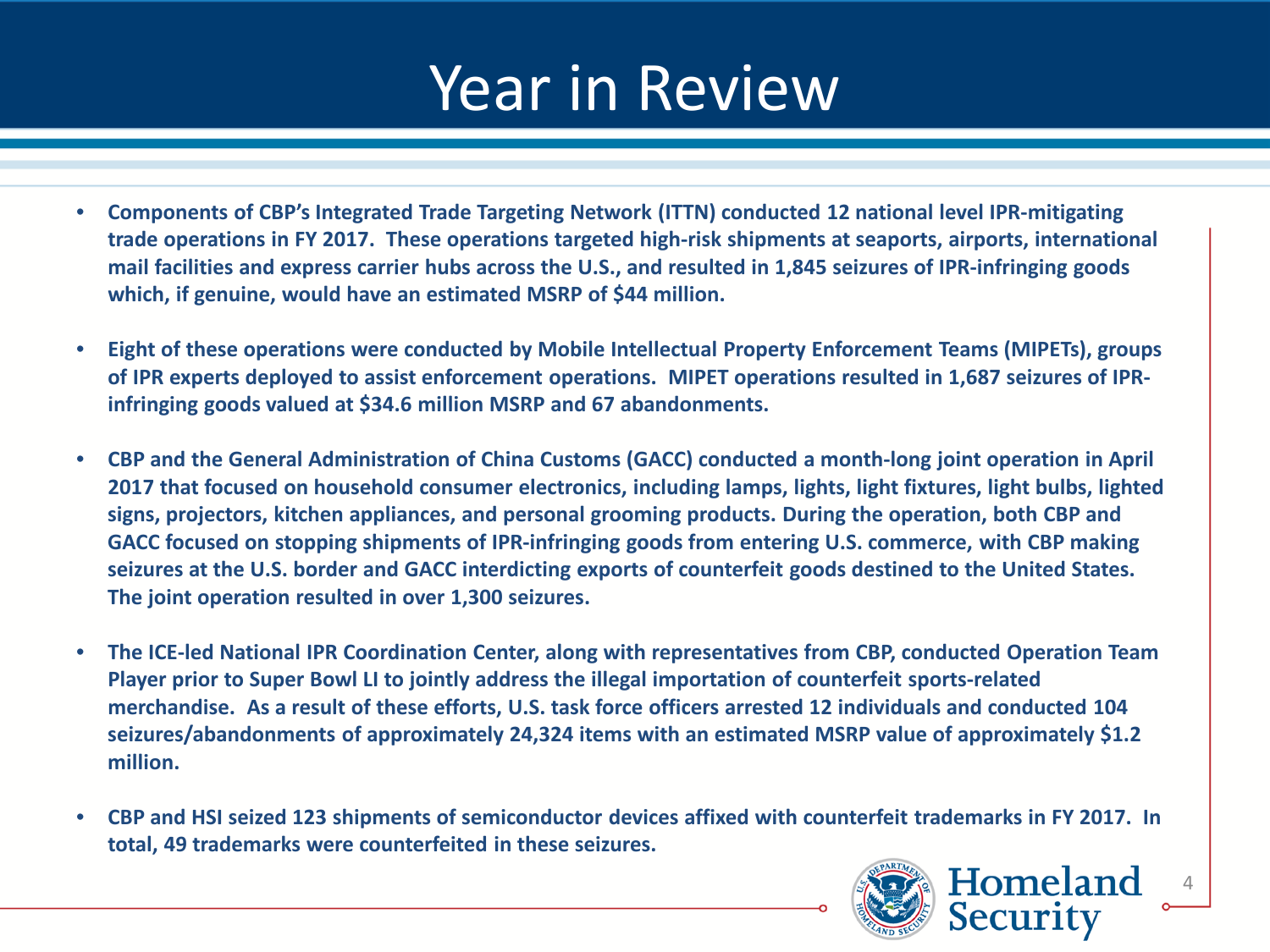- **Consumer Products is a new category of seized products. This category ranks 5th among the top ten categories with 3,912 seizures of products such as insulated drinking tumblers, cell phone and computer accessories, and lights and light fixtures. Some of these goods may have posed threats to health and safety had they not been interdicted.**
- **Seizures of iconic, mid-century, modern design home and office furniture seizures continued to increase for a second year in a row. There were 38 seizures, and the seized goods would have had an estimated total Manufacturer's Suggested Retail Price of \$15.1 million had they been genuine. This represented a 260% increase in seizure value from the previous year. CBP's furniture enforcement efforts have helped to protect over 8,000 American jobs related to the companies that make the genuine furniture. Since these companies also purchase raw materials and parts that are made in the U.S. from other companies, a greater number of American jobs are actually supported.**
- **A California importer of counterfeit computer networking equipment was sentenced to 37 months in federal prison. CBP identified and seized the counterfeit shipments and referred the case to HSI for criminal investigation. CBP's identification of incoming counterfeit labels led to HSI search warrants resulting in the seizure of counterfeit products, which if genuine, would have had total estimated MSRP value of \$2.6 million. The suspect pleaded guilty to attempting to traffic \$4 million of counterfeit goods.**
- **CBP has established 10 Centers of Excellence and Expertise (Centers) to focus CBP's trade expertise on industry-specific issues through account-based processing on a national scale. The Centers, managed from strategic locations around the country, have national authority to make trade decisions at all ports of entry in an effort to meet the goals of strengthening America's economic competitiveness, enhancing industry knowledge and expertise, developing innovative trade processing procedures, applying strategic and impactful trade enforcement actions, and leveraging available trade intelligence. The Centers have been developing and executing enforcement operations to address areas of risk in the IPR Priority Trade Issue. These activities may be directed at a specific port of entry and expanded to all ports of entry as the risk is scoped out nationally.**

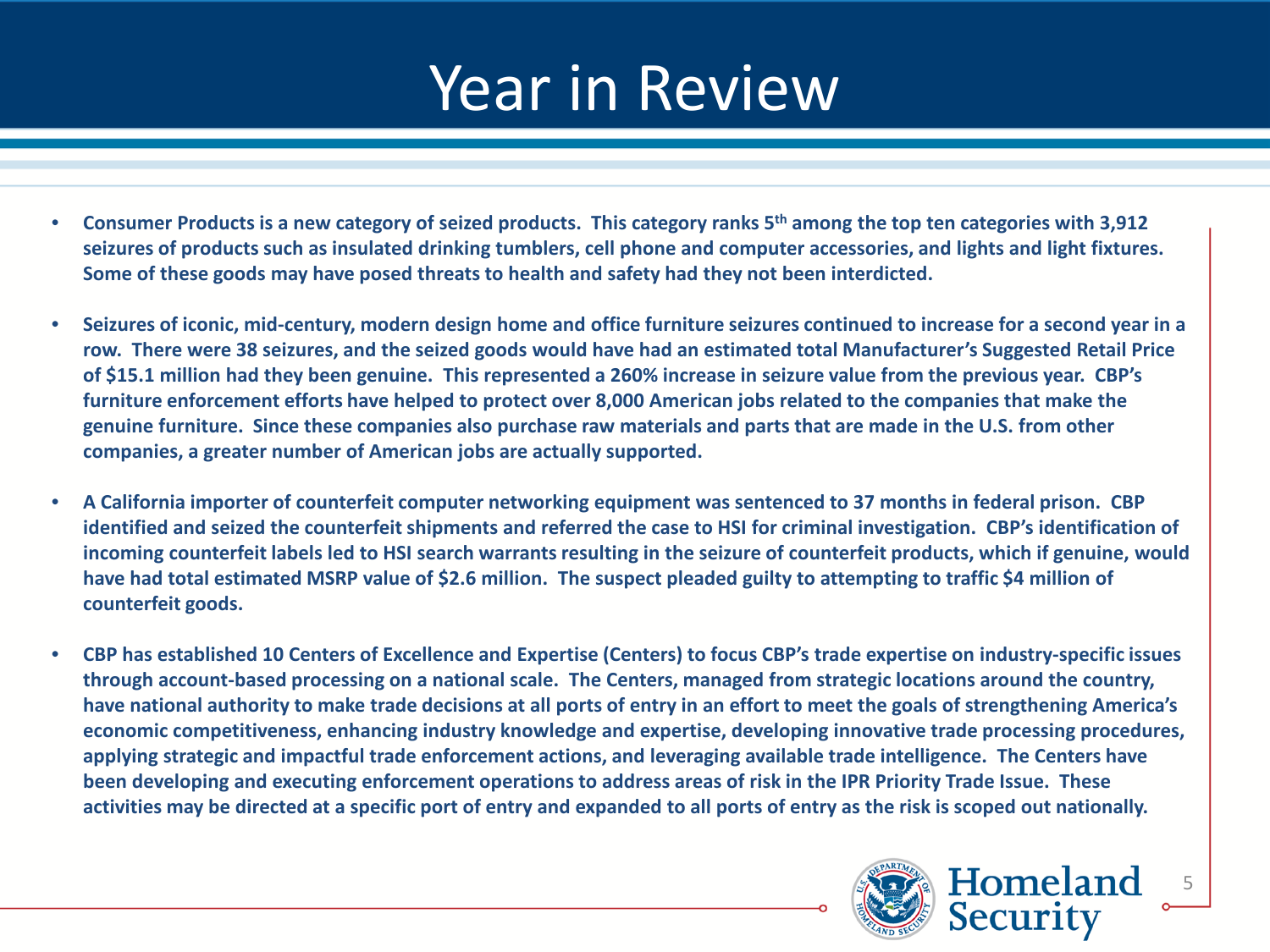- **During 2017, CBP and ICE continued to implement various** *Trade Facilitation and Trade Enforcement Act of 2015* **(TFTEA) provisions that specifically call for actions regarding IPR enforcement and provide mechanisms to supplement IPR enforcement. These include mandates to enhance CBP's and ICE's collaboration with rights holders, interagency coordination through the National IPR Coordination Center, and international partnerships to stop counterfeiting at the source.**
- **Pursuant to the TFTEA Section 308(d), CBP has prescribed regulations 19 CFR 133.61 for receiving donations from private sector parties of hardware, software, equipment, and technologies for the purpose of enforcing IPR.**
- **In FY 2017, CBP developed and ran** *The Truth Behind Counterfeits* **public awareness campaign to inform international travelers of the legal, economic and public health and safety impacts of importing IPR infringing merchandise into the United States. The campaign consisted of ads placed on the large electronic bulletin boards at six major airports throughout the United States and online ads on several travel websites during the busy travel months of June and July. The ads were designed to educate travelers on the unknown dangers of counterfeit goods, alert them that purchasing counterfeit goods may support criminal activity, and encourage them to shop from reputable sources. In FY 2017, the campaign reached an estimated 97 million travelers. CBP also launched a dedicated website on the campaign at**  [www.cbp.gov/fakegoodsrealdangers](http://www.cbp.gov/fakegoodsrealdangers) .
- **The ICE-led IPR Center engages in partnerships with the public and private sectors to combat IP theft through its Operation Joint Venture initiative. This initiative is designed to increase information sharing with public and private sectors to combat the illegal importation and distribution of counterfeit, substandard and tainted goods. Joint Venture targets rights holders, manufacturers, importers, customs brokers, freight forwarders, bonded facilities, carriers and others to discuss the IPR Center's priorities of protecting public health and safety, the economy, and securing the Government's supply chain. In addition to the industry outreach mission, it conducts domestic and international training of federal, state, local and foreign law enforcement to facilitate seizure of illicit goods. In FY 2017, more that 14,000 people participated in 339 outreach and training events.**

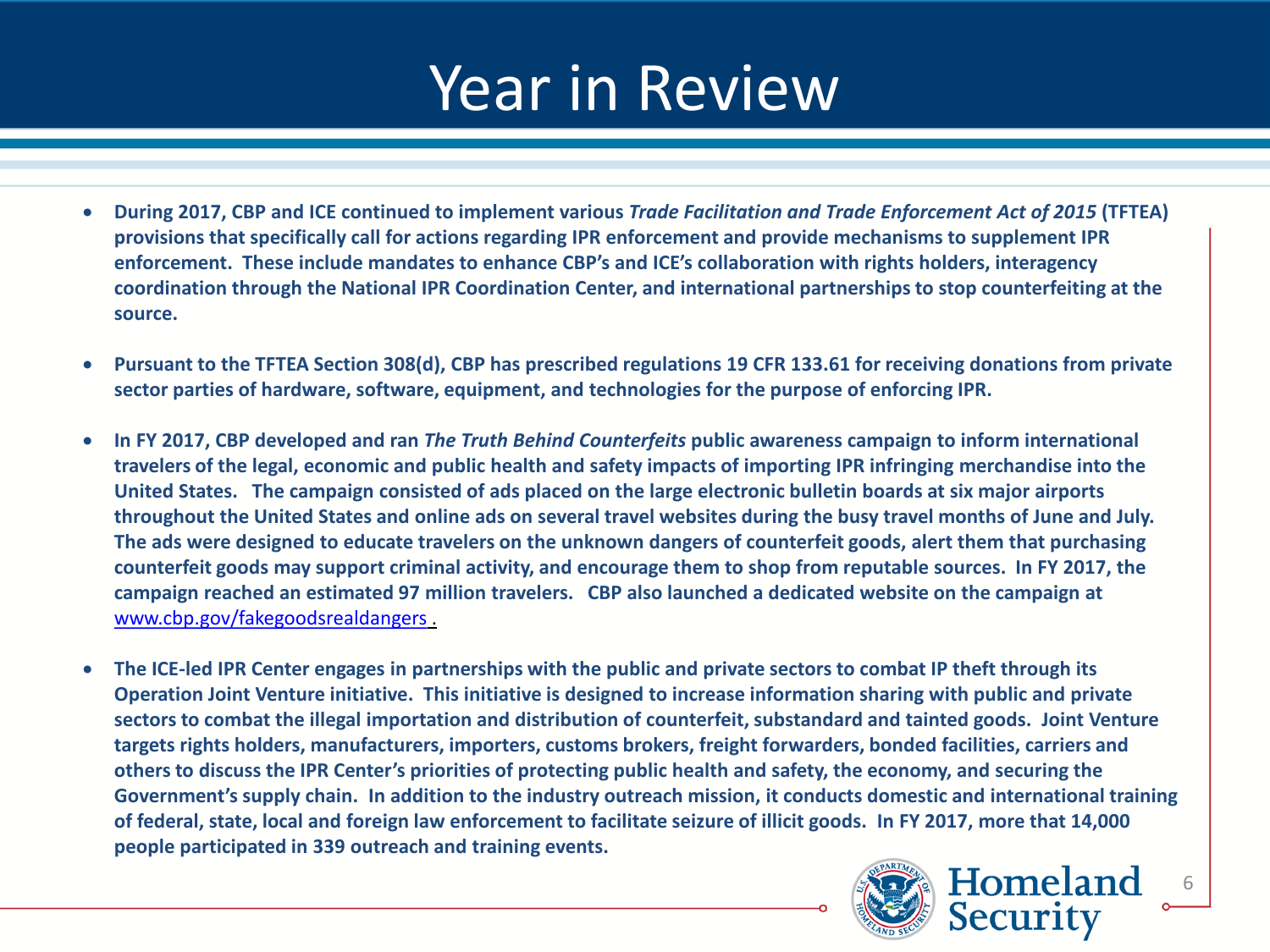- **CBP concentrates its IPR border enforcement on federally registered trademarks and copyrights that have been recorded with CBP by their owners using the Intellectual Property Rights e-Recordation (IPRR) system, <https://iprr.cbp.gov/>. CBP administers these recordations using a secure proprietary database that CBP can access to make IPR border enforcement determinations. Product ID manuals that are prepared by rights holders are also linked to the database and used by CBP in making IPR border enforcement determinations.**
- **At the close of FY 2017, CBP enforced trademarks and copyrights pertaining to over 18,209 active recordations, including 2,343 new recordations or renewals of expiring recordations.**
- **Since August 2016, pursuant to Section 304 of the TFTEA, 22 new recordations were initiated for copyrights which had pending registration applications with the U.S. Copyright Office (USCO). For one right holder, during FY 2017, there were nearly two hundred seizures of athletic shoes involving such recorded but not yet federally registered copyrights. Previously, recordation with CBP was not possible until the copyright was registered with the USCO. Now, once recorded, these unregistered copyrights receive the same benefits of IPR border enforcement and protection as those that are federally registered and recorded.**
- **CBP works closely with rights holders in making IPR enforcement determinations. A public database of both active and inactive recordations is available using a search engine called the Intellectual Property Rights Search (IPRS) at [http://iprs.cbp.gov/.](http://iprs.cbp.gov/) Information on potential IPR infringements can be submitted to CBP using the e-Allegations Online Trade Violation Reporting System at [https://eallegations.cbp.gov/Home/Index2.](https://eallegations.cbp.gov/Home/Index2)**

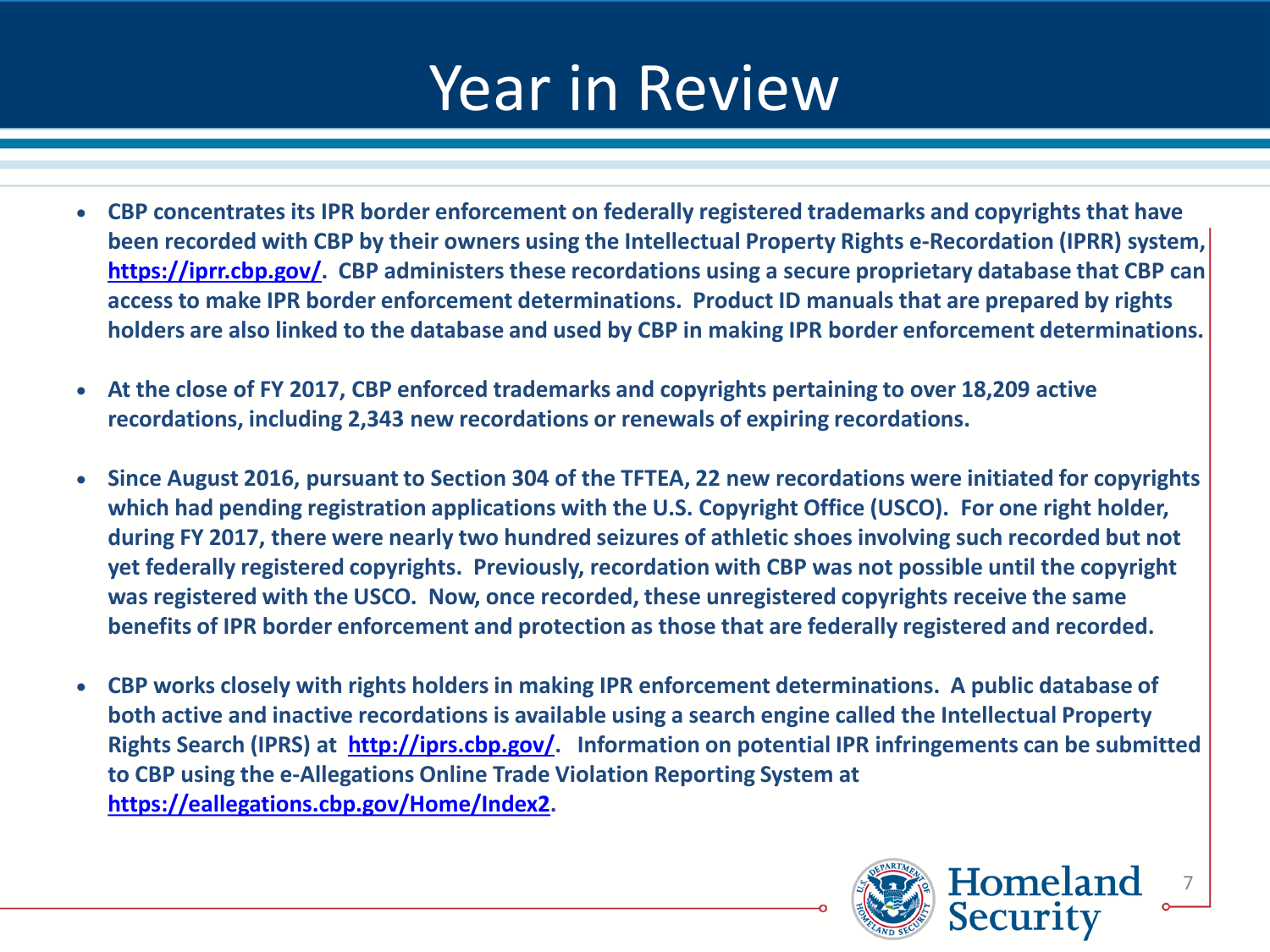# IPR & E-Commerce

- **E-Commerce sales including those through third-party platforms have resulted in a sharp increase in small packages into the U.S. Annually, 260 million packages are shipped through the mail, and there were nearly 100 million bills of lading, which may pertain to more than one package, in the express environment.**
- **89% of all IPR seizures take place in the international mail and express environments.**
- **In September 2016, CBP officially established the e-Commerce and Small Business Branch, which has led the development a strategy and plan for combating violations of U.S. trade and customs laws pertaining to e-commerce shipments.**
- **More e-commerce related information can be found at <https://www.cbp.gov/trade/basic-import-export/e-commerce>**





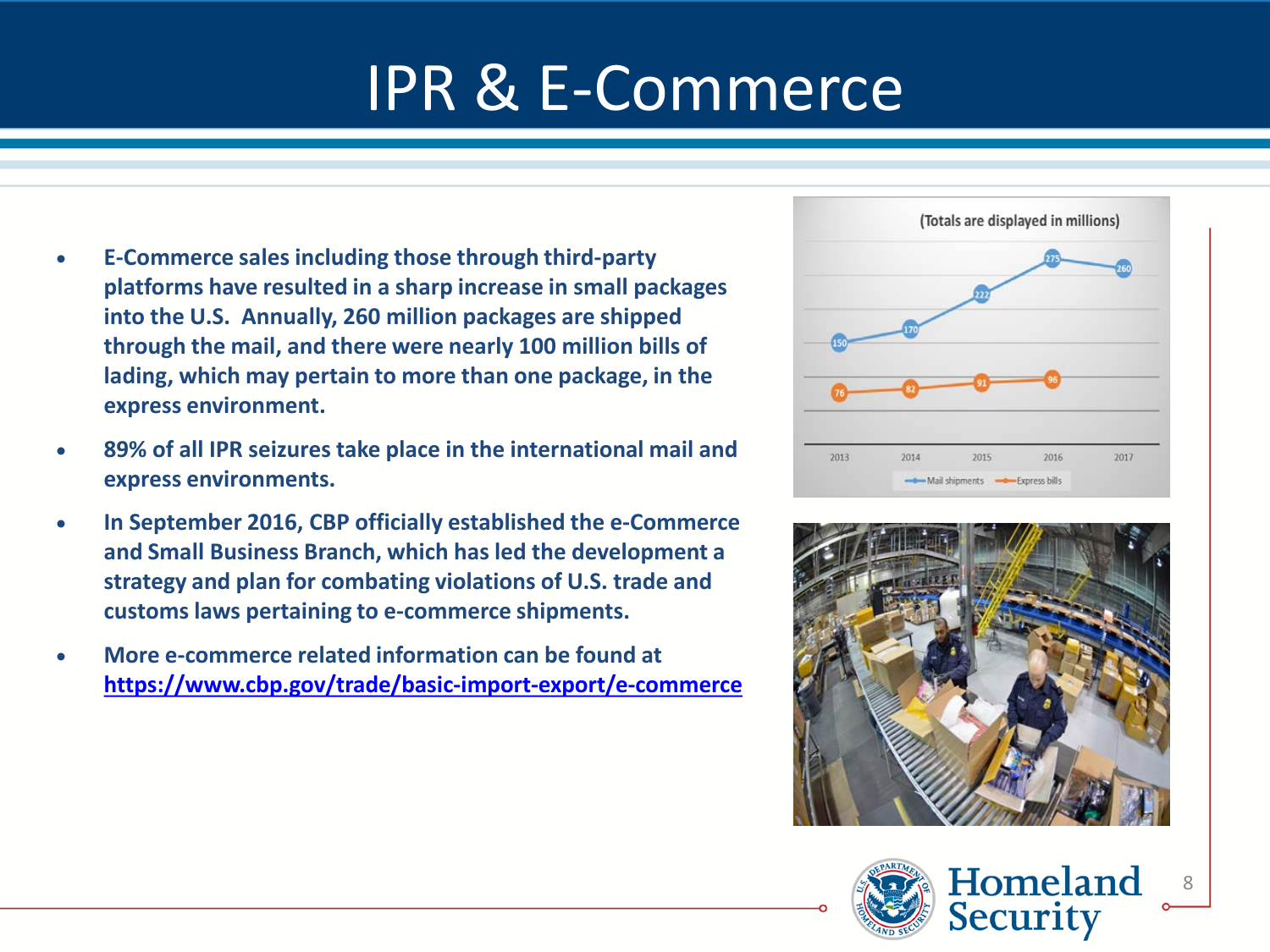# Number of Seizures



#### **Wearing** Apparel/Accessories ■ Watches/Jewelry ■ Footwear **Consumer Electronics Consumer Products** ■ Handbags/Wallets **Pharmaceuticals/Personal** Care Optical Media **Computers/Accessories** ■ Toys All Others 8% 3% 2% 2% 2%

### **Fiscal Year 2016**



**Total Number of Seizures: 34,143**

**Fiscal Year 2017**

**Total Number of Seizures: 31,560**

Note: Seizures involving multiple product categories are included in the "All Others" category.

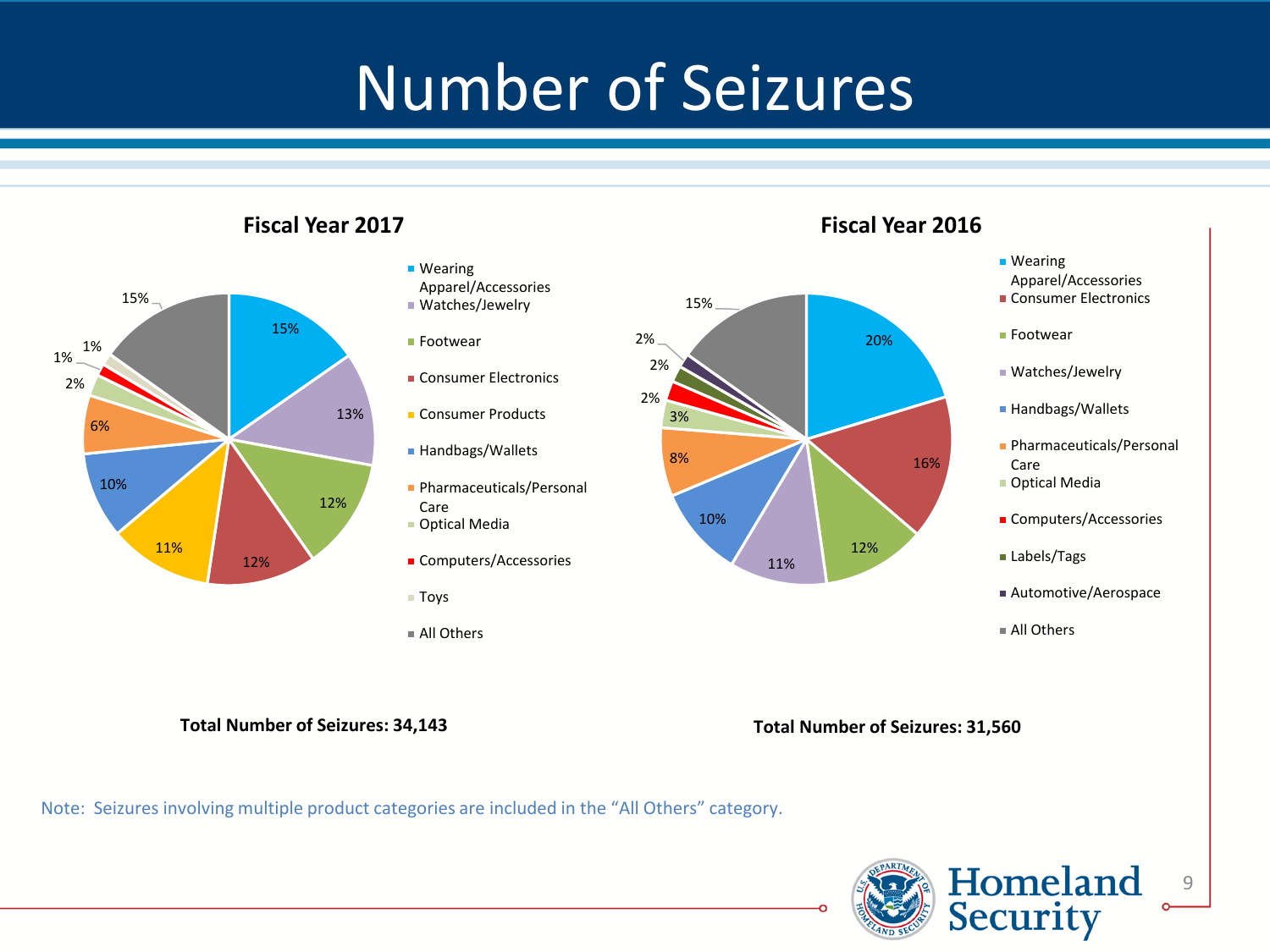### Number of Seizures

| <b>FY 2017</b><br><b>Products</b>    | <b>Number</b><br>of Seizures | <b>Percent</b><br>of Total |
|--------------------------------------|------------------------------|----------------------------|
| <b>Wearing Apparel/Accessories</b>   | 5,223                        | 15%                        |
| Watches/Jewelry                      | 4,297                        | 13%                        |
| <b>Footwear</b>                      | 4,224                        | 12%                        |
| <b>Consumer Electronics</b>          | 4,137                        | 12%                        |
| <b>Consumer Products</b>             | 3,912                        | 11%                        |
| <b>Handbags/Wallets</b>              | 3,266                        | 10%                        |
| <b>Pharmaceuticals/Personal Care</b> | 2,209                        | 6%                         |
| <b>Optical Media</b>                 | 809                          | 2%                         |
| <b>Computers/Accessories</b>         | 454                          | 1%                         |
| <b>Toys</b>                          | 449                          | 1%                         |
| <b>All Others</b>                    | 5,163                        | 15%                        |
| <b>Number of Seizures</b>            | 34,143                       |                            |

Notes: Seizures involving multiple product categories are included in the "All Others" category. Because the individual percentage figures are rounded, in some cases, the sum of the rounded percentages for a given fiscal year is slightly higher or lower than 100%.

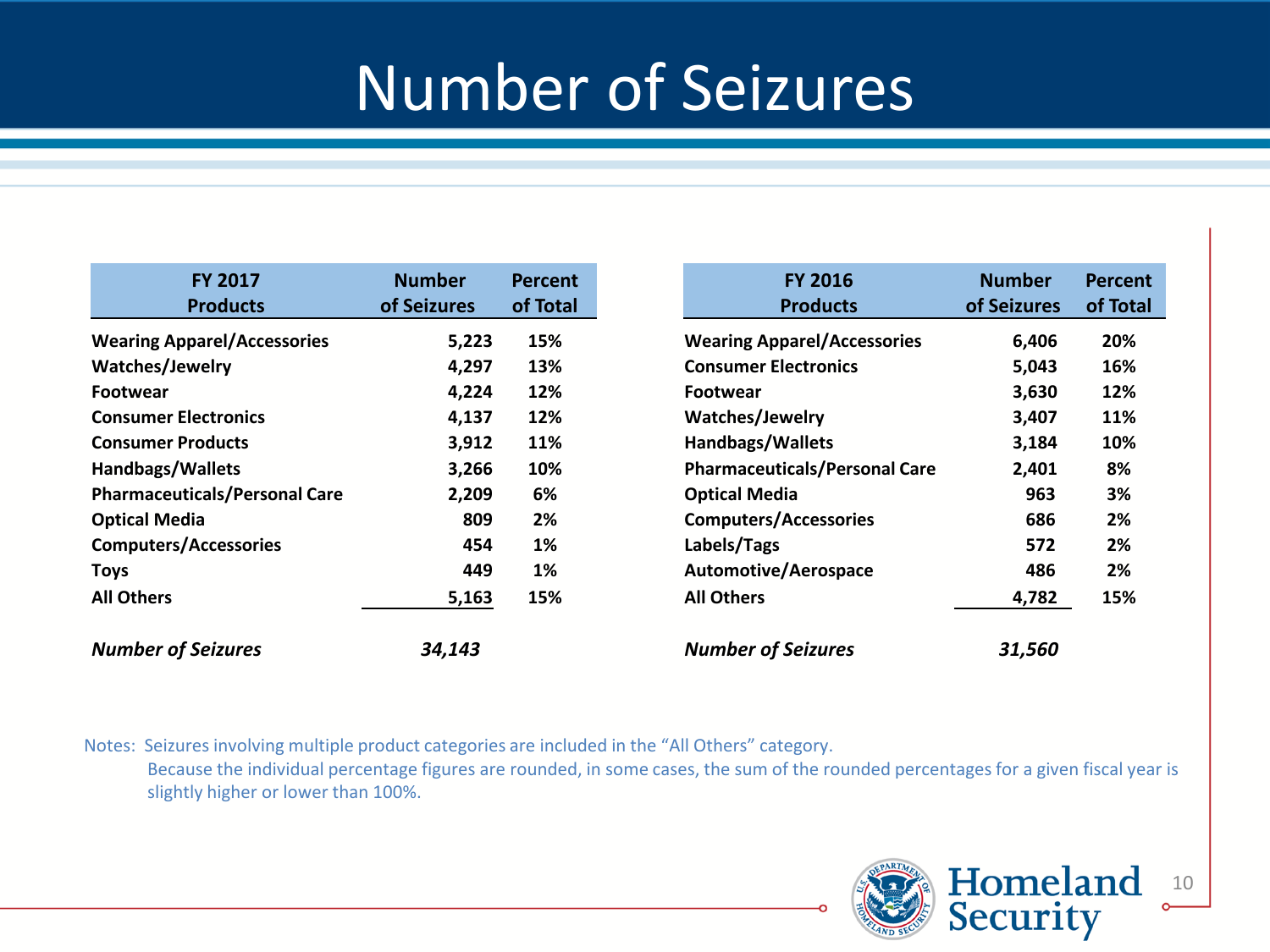### MSRP by Product



### Note: Seizures involving multiple product categories are included in the "All Others" category.

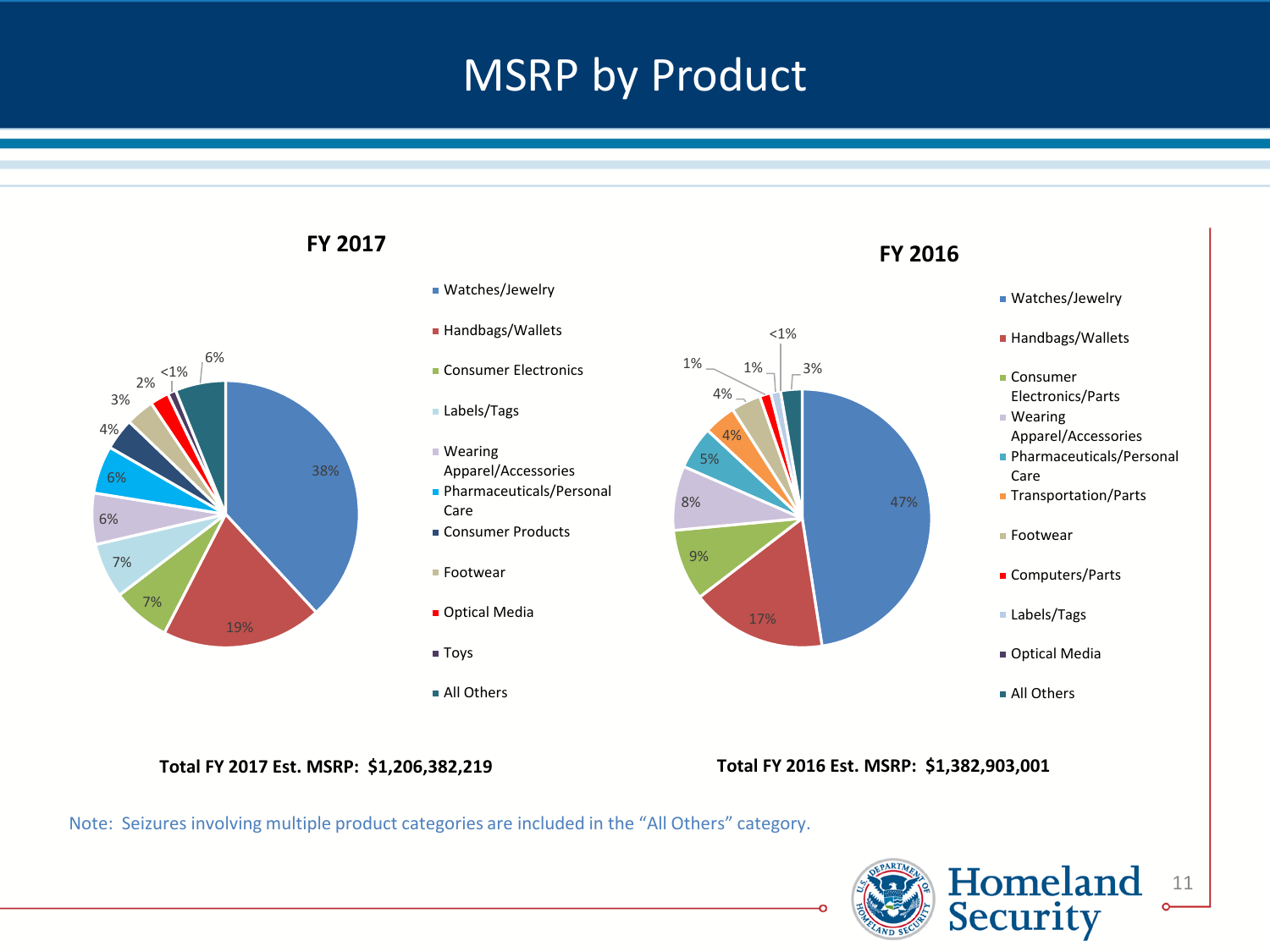### MSRP by Product

| FY 2017<br><b>Products</b>           |    | <b>MSRP</b>   | <b>Percent</b><br>of Total | <b>FY 2016</b><br><b>Products</b><br><b>MSRP</b>        | <b>Percent</b><br>of Total |
|--------------------------------------|----|---------------|----------------------------|---------------------------------------------------------|----------------------------|
| Watches/Jewelry                      | \$ | 460,162,145   | 38%                        | \$<br>Watches/Jewelry<br>653,590,442                    |                            |
|                                      |    |               |                            |                                                         |                            |
| <b>Handbags/Wallets</b>              |    | 234,451,926   | 19%                        | \$<br><b>Handbags/Wallets</b><br>234,078,645            |                            |
| <b>Consumer Electronics</b>          | Ş  | 85,115,639    | 7%                         | \$<br><b>Consumer Electronics/Parts</b><br>122,892,442  |                            |
| Labels/Tags                          | \$ | 80,951,055    | 7%                         | \$<br><b>Wearing Apparel/Accessories</b><br>110,805,624 |                            |
| <b>Wearing Apparel/Accessories</b>   | \$ | 74,880,617    | 6%                         | \$<br><b>Pharmaceuticals/Personal Care</b>              | 73,716,381                 |
| <b>Pharmaceuticals/Personal Care</b> | \$ | 69,758,720    | 6%                         | \$<br><b>Transportation/Parts</b><br>55,199,025         |                            |
| <b>Consumer Products</b>             |    | 46,265,355    | 4%                         | \$<br><b>Footwear</b>                                   | 51,231,396                 |
| <b>Footwear</b>                      |    | 41,490,429    | 3%                         | \$<br><b>Computers/Parts</b><br>19,319,416              |                            |
| <b>Optical Media</b>                 |    | 27,573,775    | 2%                         | \$<br>Labels/Tags<br>17,052,517                         |                            |
| <b>Toys</b>                          | \$ | 12,128,156    | 1%                         | \$<br><b>Optical Media</b>                              | 8,165,968                  |
| <b>All Others</b>                    |    | 73,604,401    | 6%                         | <b>All Others</b>                                       | 36,851,145                 |
| Total FY 2017 MSRP                   | S  | 1,206,382,219 |                            | 1,382,903,001<br>Total FY 2016 MSRP<br>S.               |                            |
| <b>Number of Seizures</b>            |    | 34,143        |                            | <b>Number of Seizures</b>                               | 31,560                     |

Note: Seizures involving multiple product categories are included in the "All Others" category. Because the individual percentage figures are rounded, in some cases, the sum of the rounded percentages for a given fiscal year is slightly higher or lower than 100%.

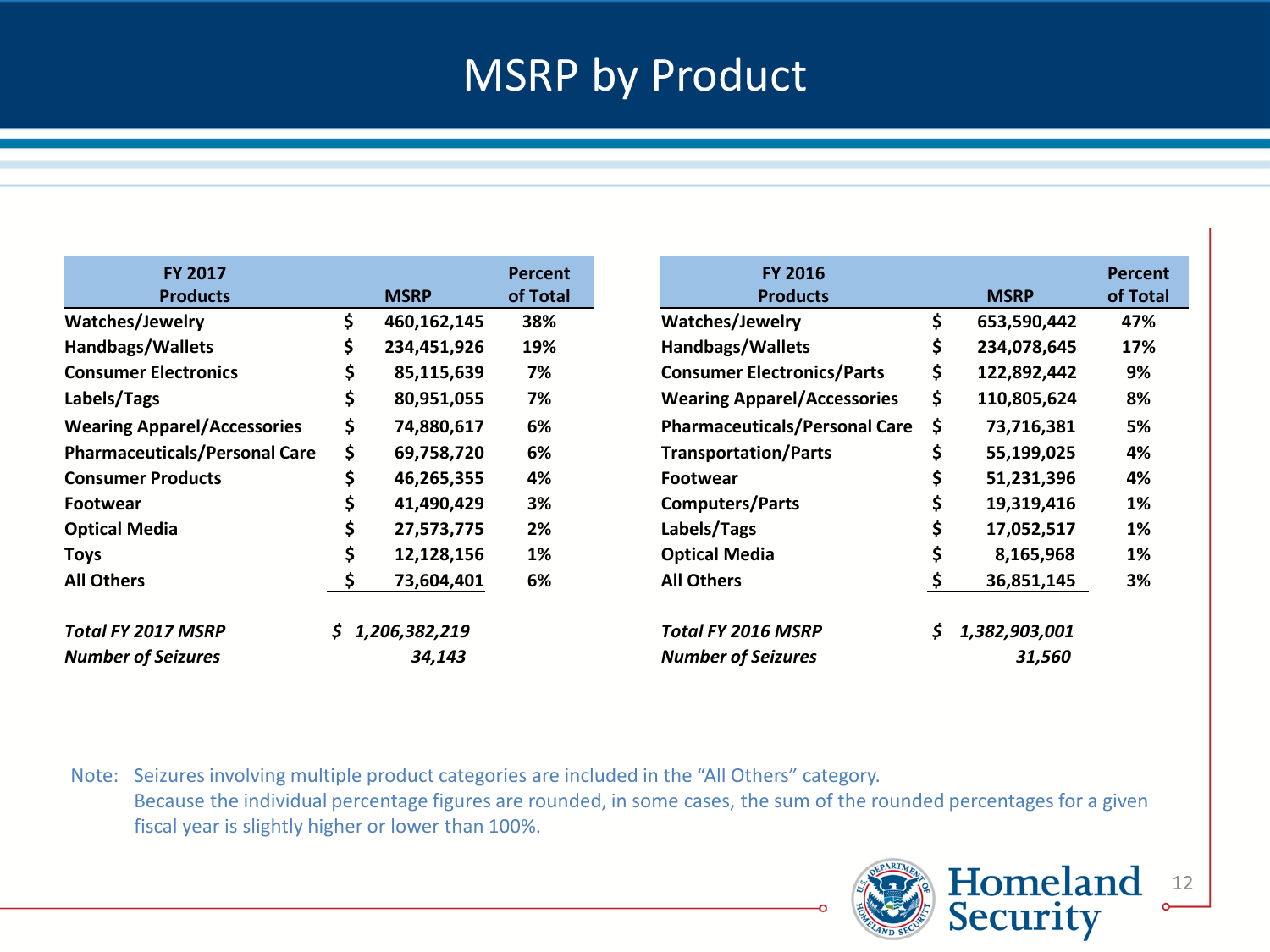### MSRP by Economy



**Total FY 2017 Est. MSRP: \$1,206,383,219 Total FY 2016 Est. MSRP: \$1,382,903,001** 

Note: The aggregate seizure data reflect the reported country of origin, not necessarily where the seized goods were produced.

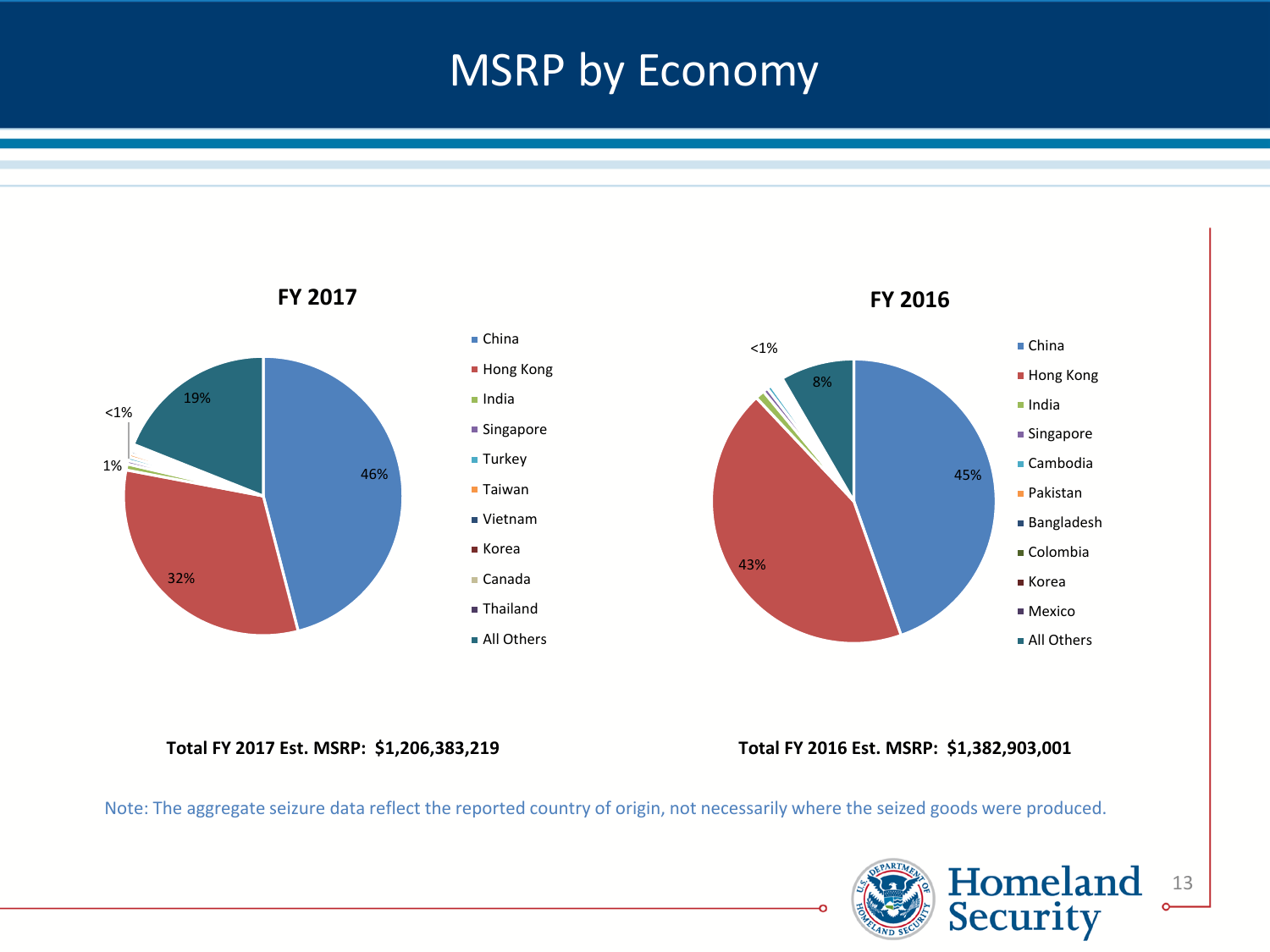### MSRP by Economy

| FY 2017<br><b>Trading Partner</b> | <b>MSRP</b>         | <b>Percent</b><br>of Total |
|-----------------------------------|---------------------|----------------------------|
| China                             | \$<br>554,631,765   | 46%                        |
| <b>Hong Kong</b>                  | \$<br>386,242,271   | 32%                        |
| India                             | \$<br>8,341,949     | 1%                         |
| <b>Singapore</b>                  | \$<br>4,997,430     | 0.4%                       |
| <b>Turkey</b>                     | \$<br>4,983,051     | 0.4%                       |
| <b>Taiwan</b>                     | \$<br>4,902,390     | 0.4%                       |
| <b>Vietnam</b>                    | \$<br>4,391,835     | 0.4%                       |
| Korea                             | \$<br>4,235,107     | 0.4%                       |
| Canada                            | \$<br>3,036,994     | 0.3%                       |
| <b>Thailand</b>                   | \$<br>1,856,892     | 0.2%                       |
| <b>All Others</b>                 | \$<br>228,762,535   | 19%                        |
| <b>Total FY 2017 MSRP</b>         | \$<br>1,206,382,219 |                            |
| <b>Number of Seizures</b>         | 34,143              |                            |

Note: The aggregate seizure data reflect the reported country of origin, not necessarily where the seized goods were produced. Because the individual percentage figures are rounded, in some cases, the sum of the rounded percentages for a given fiscal year is slightly higher or lower than 100%.

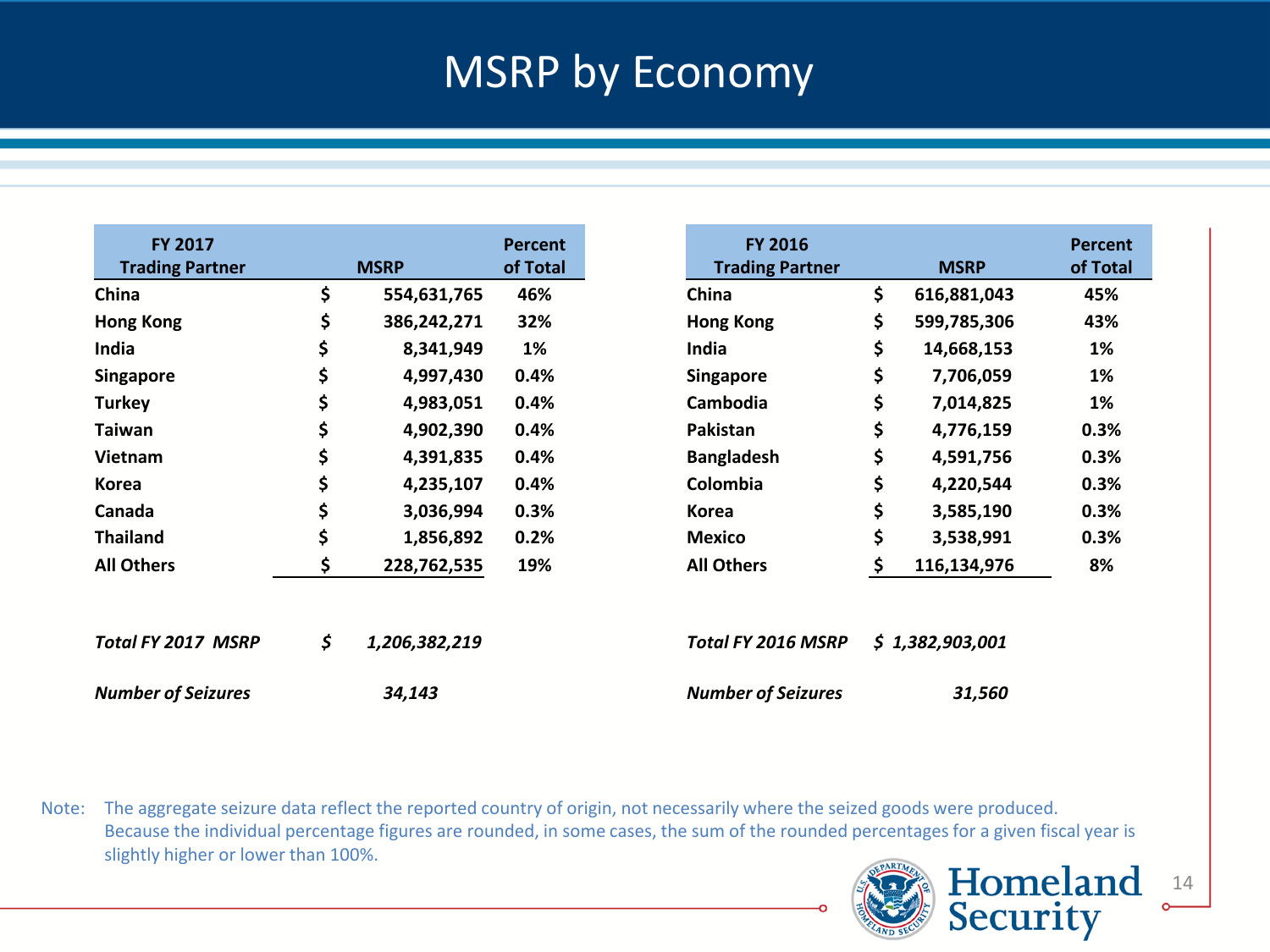## Seizures by Economy

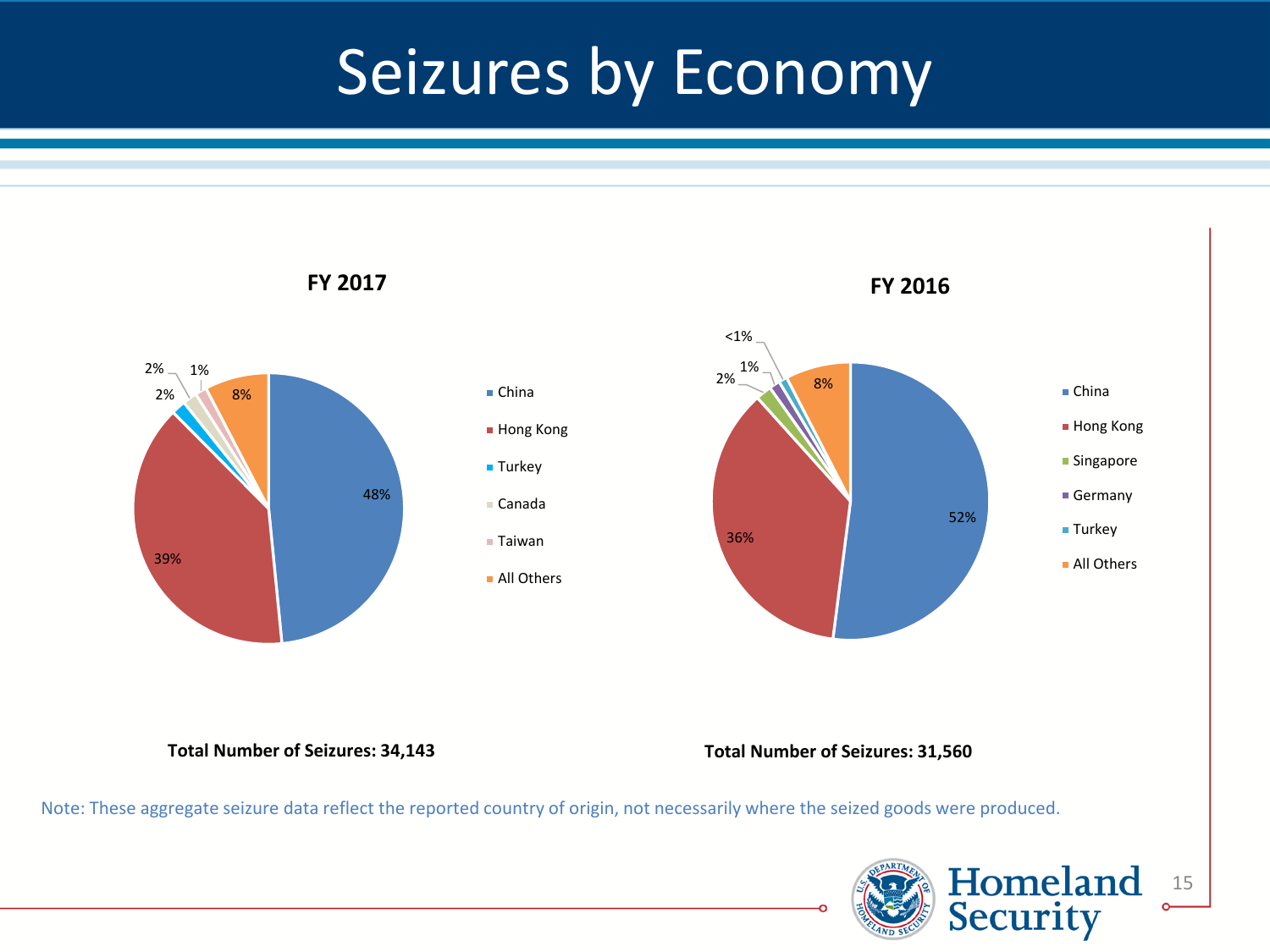### Seizures by Economy

| <b>FY 2017</b><br><b>Trading Partner</b> | <b>Number</b><br>of Seizures | <b>Percent</b><br>of Total |
|------------------------------------------|------------------------------|----------------------------|
| China                                    | 16,538                       | 48%                        |
| <b>Hong Kong</b>                         | 13,357                       | 39%                        |
| <b>Turkey</b>                            | 587                          | 2%                         |
| Canada                                   | 581                          | 2%                         |
| <b>Taiwan</b>                            | 472                          | 1%                         |
| <b>All Others</b>                        | 2,608                        | 8%                         |
|                                          |                              |                            |
| <b>Number of Seizures</b>                | 34,143                       |                            |

Note: The aggregate seizure data reflect the reported country of origin, not necessarily where the seized goods were produced. Because the individual percentage figures are rounded, in some cases, the sum of the rounded percentages for a given fiscal year is slightly higher or lower than 100%.

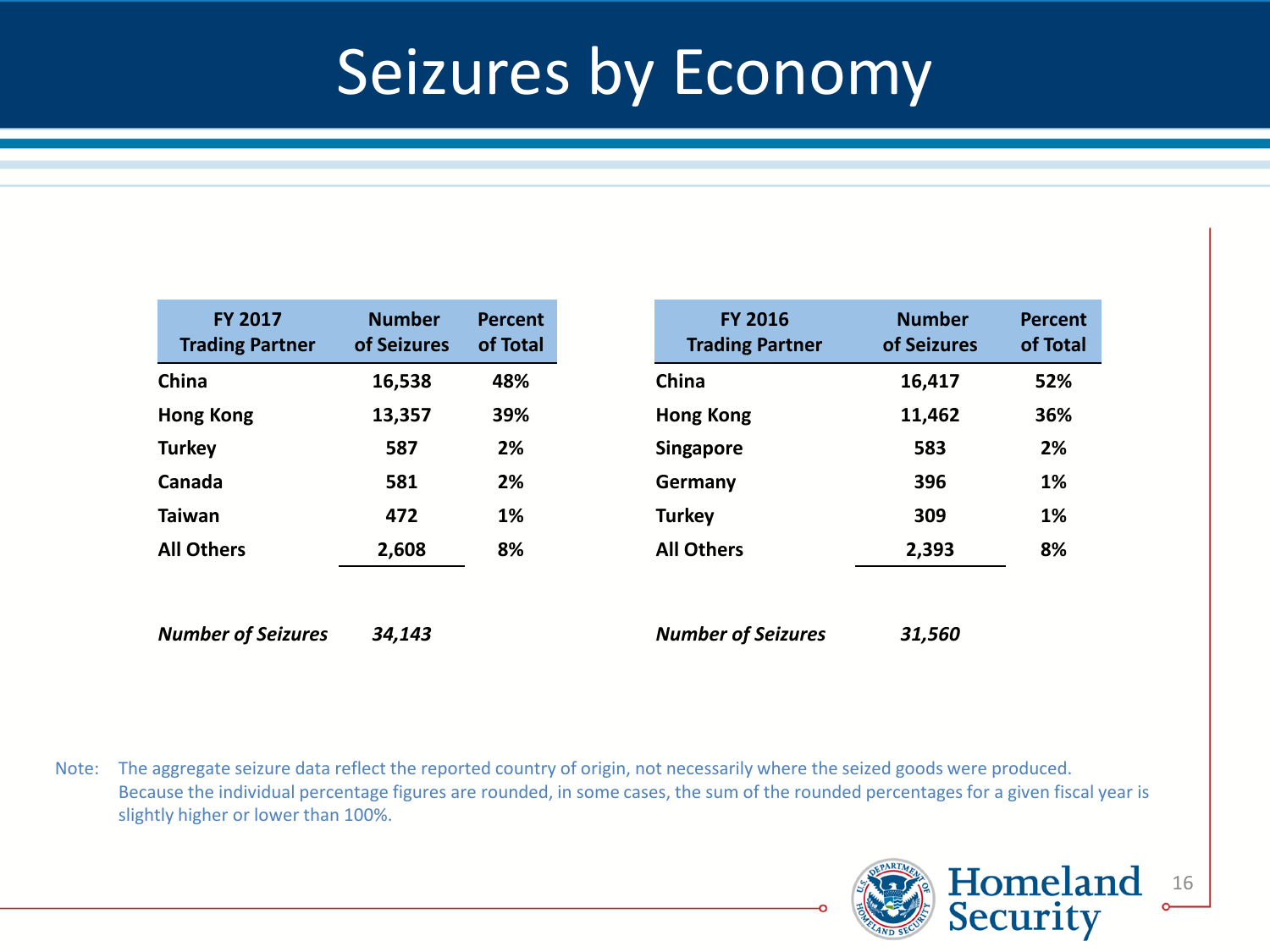# Modes of Transport





Note: Seizures included in the "Other" category involve exports, passenger baggage, or other enforcement actions.

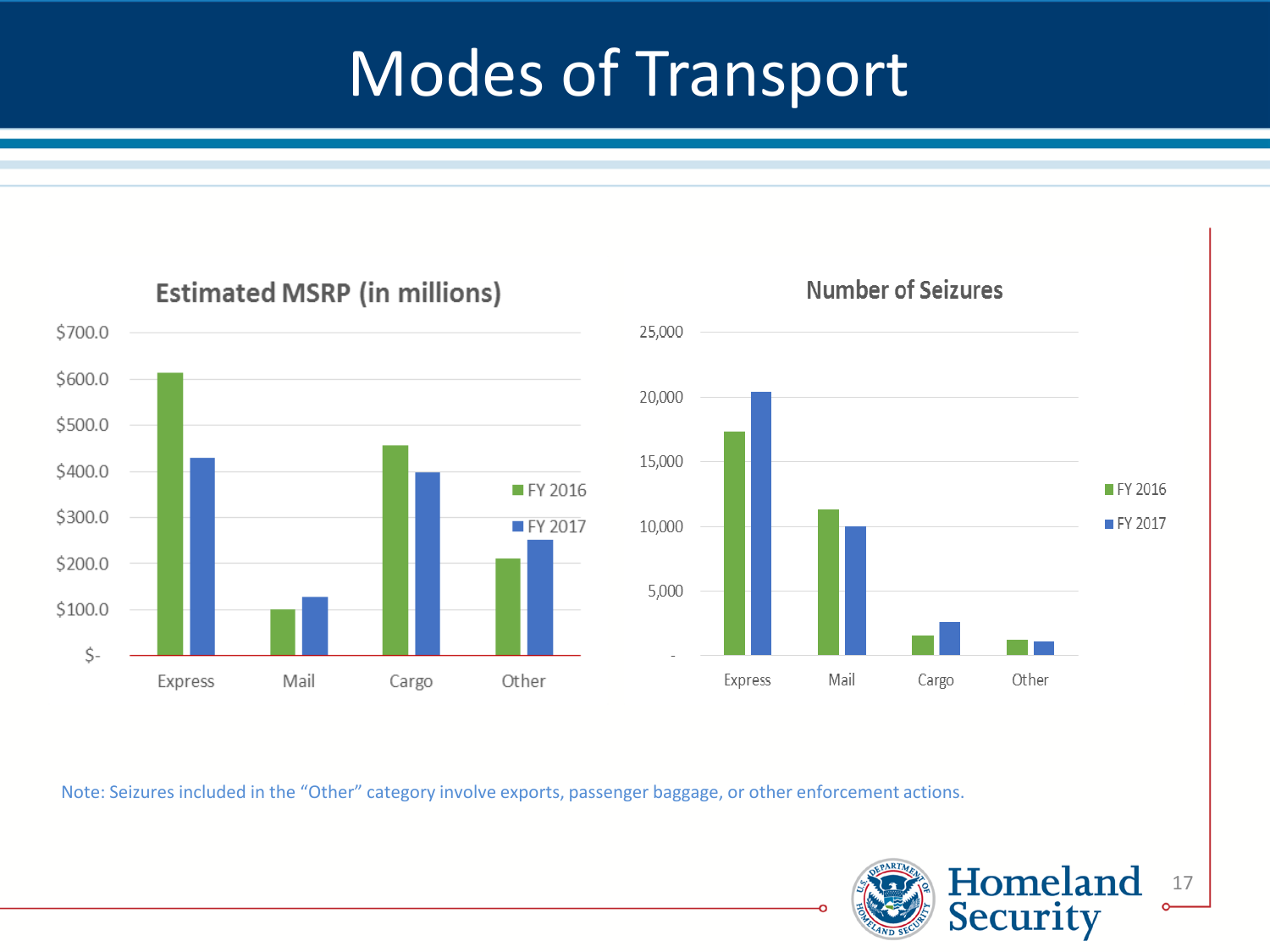## Modes of Transport

#### **Estimated Manufacturer's Suggested Retail Price (in Millions)**

| <b>Mode</b>    | <b>FY 2016</b> | FY 2016<br><b>Percent of Total</b> | <b>FY 2017</b> | <b>FY 2017</b><br><b>Percent of Total</b> | <b>Difference</b> | FY 2016 to FY 2017<br><b>Percentage Change</b> |
|----------------|----------------|------------------------------------|----------------|-------------------------------------------|-------------------|------------------------------------------------|
| <b>Express</b> | 614.5          | 44%                                | 429.3          | 36%                                       | (185.20)          | $-30%$                                         |
| Mail           | 100.4          | 7%                                 | 128.4          | 11%                                       | 28.00             | 28%                                            |
| Cargo          | 457.7          | 33%                                | 397.5          | 33%                                       | (60.20)           | $-13%$                                         |
| Other          | 210.3          | 15%                                | 251.1          | 21%                                       | 40.80             | 19%                                            |
| <b>Total</b>   | 1,382.9        |                                    | 1,206.3        |                                           | (176.60)          | $-13%$                                         |

#### **Number of Seizures**

| <b>Mode</b>    | <b>FY 2016</b> | FY 2016<br><b>Percent of Total</b> | <b>FY 2017</b> | <b>FY 2017</b><br><b>Percent of Total</b> | <b>Difference</b> | FY 2016 to FY 2017<br><b>Percentage Change</b> |
|----------------|----------------|------------------------------------|----------------|-------------------------------------------|-------------------|------------------------------------------------|
| <b>Express</b> | 17,363         | 55%                                | 20,417         | 60%                                       | 3,054             | 18%                                            |
| Mail           | 11,326         | 36%                                | 9,992          | 29%                                       | (1, 334)          | $-12%$                                         |
| Cargo          | 1,621          | 5%                                 | 2,628          | 8%                                        | 1,007             | 62%                                            |
| Other          | 1,250          | 4%                                 | 1,106          | 3%                                        | (144)             | $-12%$                                         |
| <b>Total</b>   | 31,560         |                                    | 34,143         |                                           | 2,583             | 8%                                             |

Note: Seizures included in the "Other" category involve exports, passenger baggage, or other enforcement actions. Because the individual percentage figures are rounded, in some cases, the sum of the rounded percentages for a given fiscal year is slightly higher or lower than 100%.

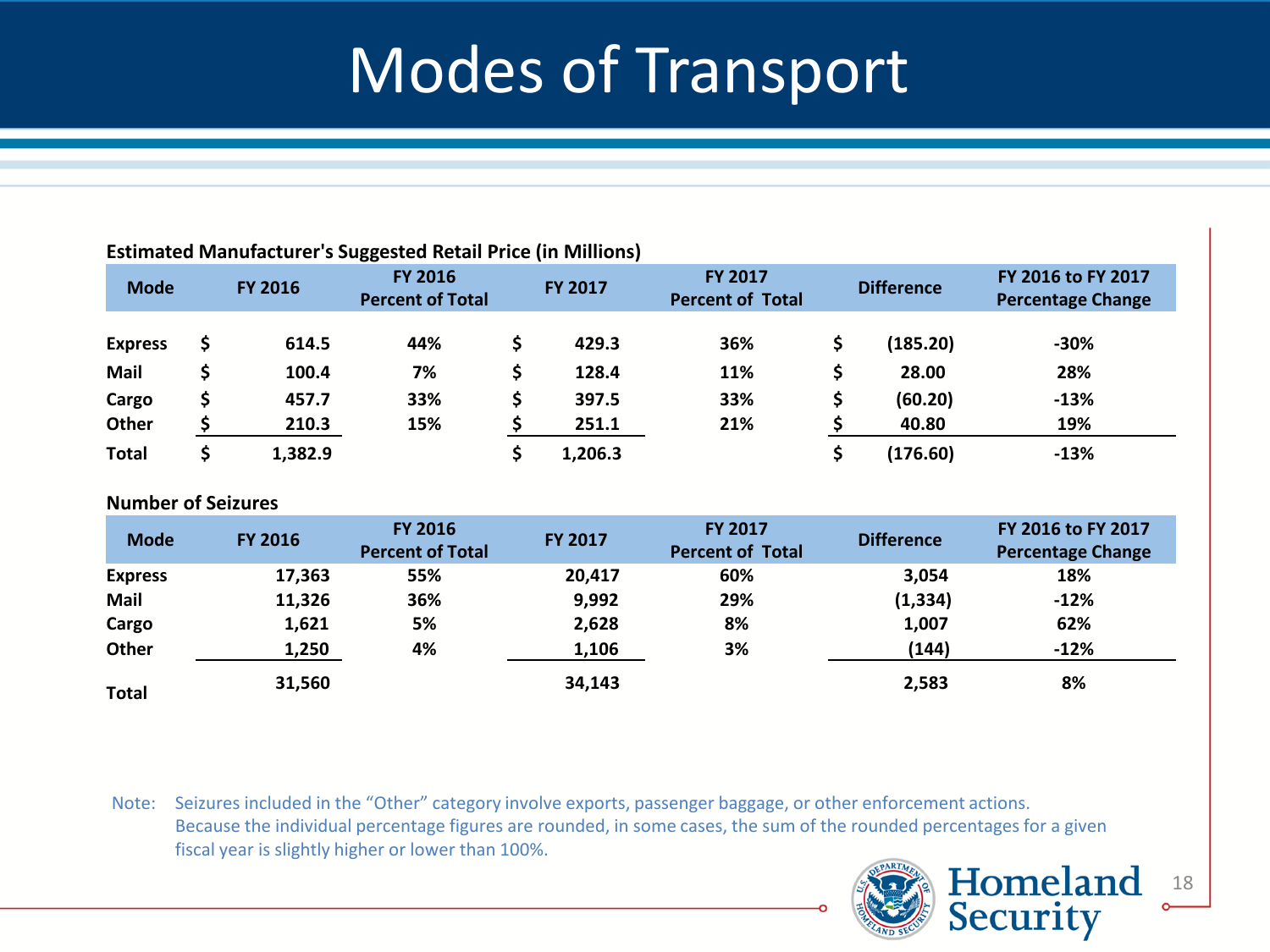# Health, Safety, and Security



**Total Number of Seizures: 4,171 Total Number of Seizures: 4,897**

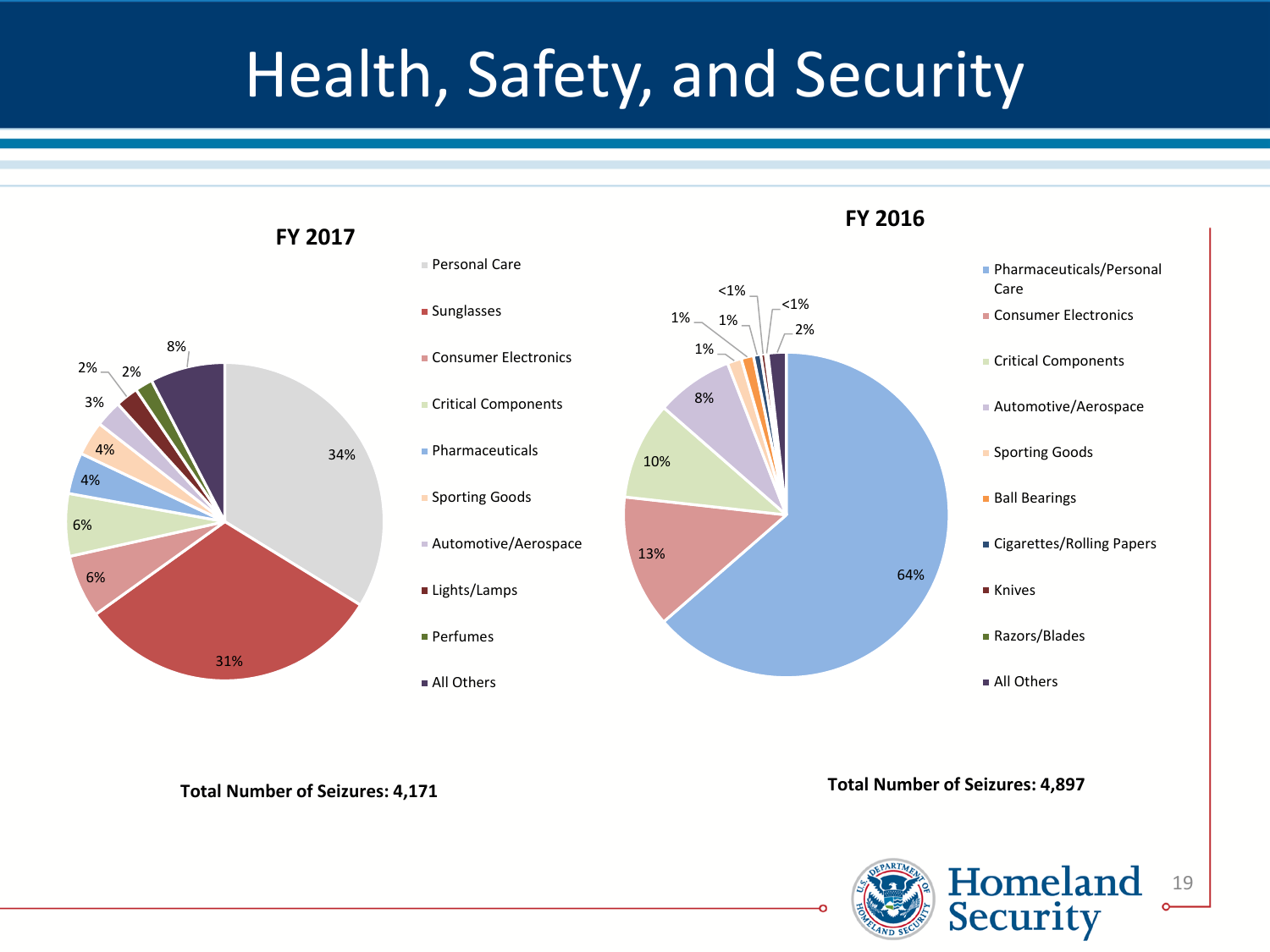# Health, Safety, and Security

| FY 2017                            | <b>Number</b> | <b>Percent</b> | <b>FY 2016</b>                       | <b>Number</b> | <b>Percent</b> |
|------------------------------------|---------------|----------------|--------------------------------------|---------------|----------------|
| <b>Health, Safety and Security</b> | of Seizures   | of Total       | <b>Health, Safety and Security</b>   | of Seizures   | of Total       |
| <b>Personal Care</b>               | 1,409         | 34%            | <b>Pharmaceuticals/Personal Care</b> | 3,114         | 64%            |
| <b>Sunglasses</b>                  | 1,306         | 31%            | <b>Consumer Electronics</b>          | 645           | 13%            |
| <b>Consumer Electronics</b>        | 267           | 6%             | <b>Critical Components</b>           | 474           | 10%            |
| <b>Critical Components</b>         | 265           | 6%             | Automotive/Aerospace                 | 376           | 8%             |
| <b>Pharmaceuticals</b>             | 175           | 4%             | <b>Sporting Goods</b>                | 69            | 1%             |
| <b>Sporting Goods</b>              | 146           | 4%             | <b>Ball Bearings</b>                 | 60            | 1%             |
| <b>Automotive/Aerospace</b>        | 113           | 3%             | <b>Cigarettes/Rolling Papers</b>     | 36            | 1%             |
| Lights/Lamps                       | 97            | 2%             | <b>Knives</b>                        | 22            | 0.4%           |
| <b>Perfumes</b>                    | 75            | 2%             | <b>Razors/Blades</b>                 | 13            | 0.3%           |
| <b>All Others</b>                  | 318           | 8%             | <b>All Others</b>                    | 88            | 2%             |
|                                    |               |                |                                      |               |                |
| <b>Number of Seizures</b>          | 4,171         |                | <b>Number of Seizures</b>            | 4,897         |                |

Note: Shipments with multiple types of products are included in the "All Others" category. Because the individual percentage figures are rounded, in some cases, the sum of the rounded percentages for a given fiscal year is slightly higher or lower than 100%.

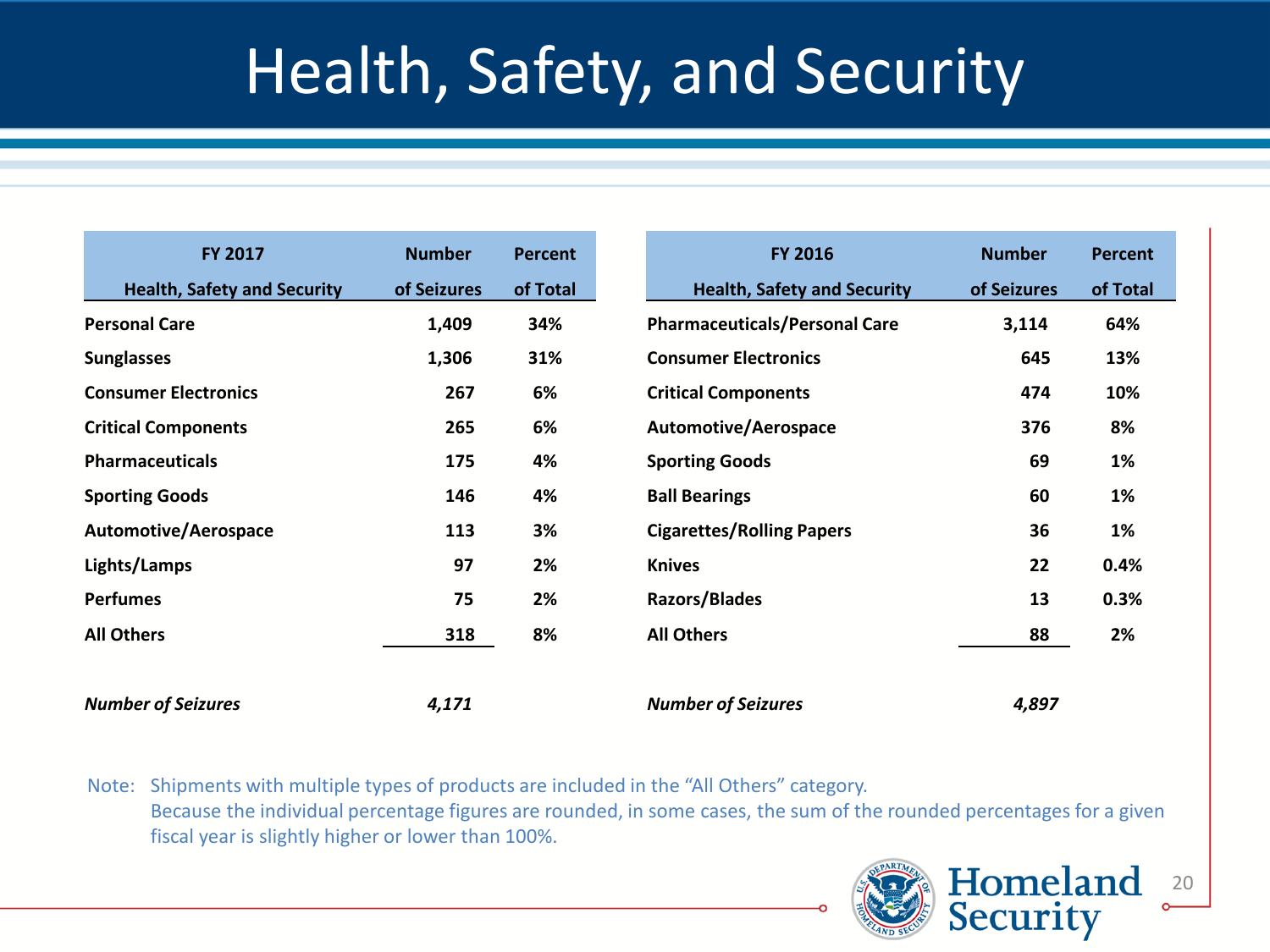# Exclusion Orders

- **CBP enforces exclusion orders issued by the United States International Trade Commission (ITC).**
- **Most ITC exclusion orders are patent-based.**
- **The ITC issues both limited and general exclusion orders. Limited exclusion orders apply only to infringing articles of named respondents. General exclusion orders bar the entry of infringing articles by all.**
- **Exclusion orders prohibit the entry of all covered articles, even if they were not specifically accused and found to infringe by the ITC.**
- **Once excluded, subsequent importations of the same articles by the same importer are subject to seizure.**

### Fiscal Year 2016

|                  |                 | Shipments Shipments Seizure Est. Rulings Advice to |               |              |
|------------------|-----------------|----------------------------------------------------|---------------|--------------|
| <b>Seized</b>    | <b>Excluded</b> | <b>MSRP</b>                                        | Issued*       | <b>Ports</b> |
| 52               | 113             | \$3,254,654                                        | - 19          | 54           |
| Fiscal Year 2017 |                 |                                                    |               |              |
|                  |                 | Shipments Shipments Seizure Est. Rulings Advice to |               |              |
| <b>Seized</b>    | <b>Excluded</b> | <b>MSRP</b>                                        | <b>Issued</b> | <b>Ports</b> |
| 52               | 63              | \$1,865,192                                        | 20            | 64           |

Note: The term "rulings" covers rulings and other interpretive decisions.